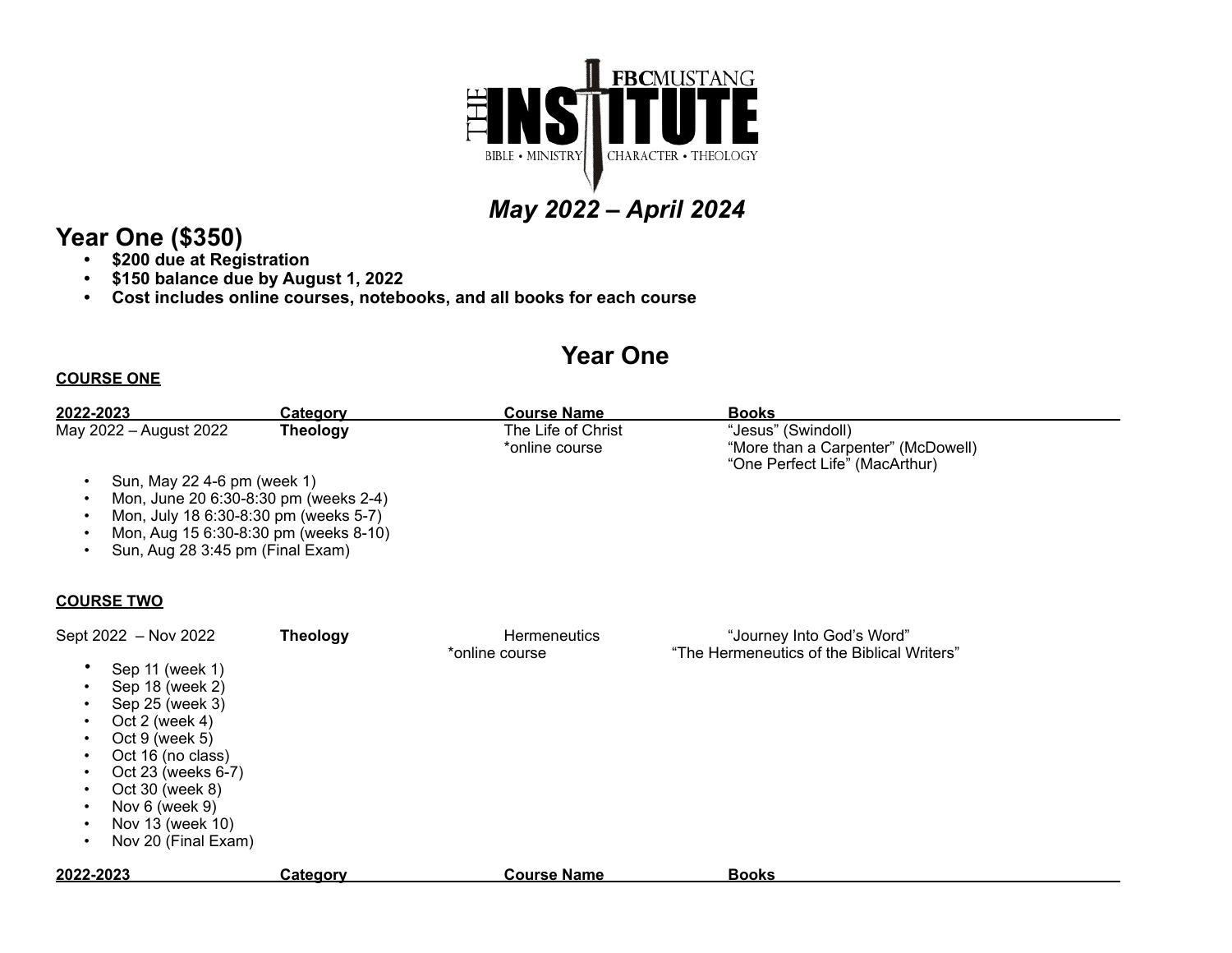#### **COURSE THREE**

Dec 2022 – Jan 2023 **Godly Character** The Character of a Leader "Quest for Character" (MacArthur)<br>"Pillars of Christian Character" (MacArthur) <sup>\*</sup>no online component "Pillars of Christian Character" (MacArthur)

• Dates to be determined

#### **COURSE FOUR**

| Jan 2023 – Apr 2023 | <b>Bible Knowledge</b> | Old Testament 1<br>*online course | "Popular Survey of the OT" (Geisler)<br>"The Essence of the Old Testament" (Towns & Guitterez) |
|---------------------|------------------------|-----------------------------------|------------------------------------------------------------------------------------------------|
| Jan 15 (week 1)     |                        |                                   |                                                                                                |
| Jan 22 (week 2)     |                        |                                   |                                                                                                |
| Jan 29 (week 3)     |                        |                                   |                                                                                                |
| Feb $5$ (week 4)    |                        |                                   |                                                                                                |
| Feb 12 (no class)   |                        |                                   |                                                                                                |
| Feb 19 (weeks 5-6)  |                        |                                   |                                                                                                |
| Feb 26 (week 7)     |                        |                                   |                                                                                                |
| Mar $5$ (week $8$ ) |                        |                                   |                                                                                                |
| Mar 12 (no class)   |                        |                                   |                                                                                                |
| Mar 19 (week 9)     |                        |                                   |                                                                                                |
| Mar 26 (week 10)    |                        |                                   |                                                                                                |
| Apr 2 (Final Exam)  |                        |                                   |                                                                                                |
| Apr 9 (no class)    |                        |                                   |                                                                                                |

• Apr 16 (Final Exam)

**April 2022 – Graduation Banquet Saturday, April 22 & Recognition for those completing Year Two on Sunday, April 23**

## **Year Two**

| 2023-2024 | سategory. | e Name<br><b>∍ours</b> | 300ks |
|-----------|-----------|------------------------|-------|
|           |           |                        |       |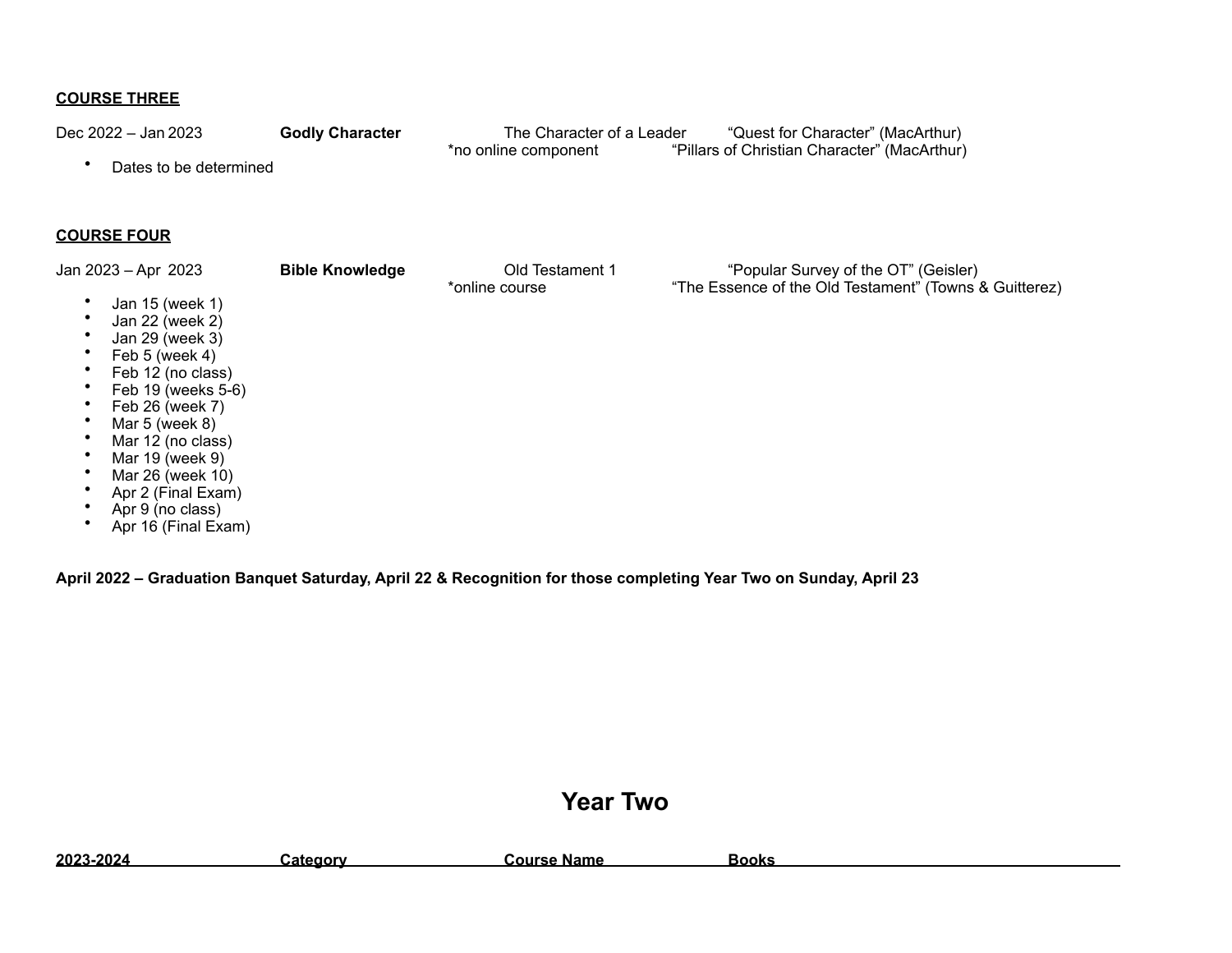#### **COURSE ONE**

| May 2023 - August 2023<br>Dates to be Determined<br>$\bullet$                                                                                                                                                                                                | <b>Bible Knowledge</b> | New Testament 1<br>*online component        | "The New Testament Book By Book" (Phillips)<br>"The Essence of the New Testament" (Towns & Guitterez) |
|--------------------------------------------------------------------------------------------------------------------------------------------------------------------------------------------------------------------------------------------------------------|------------------------|---------------------------------------------|-------------------------------------------------------------------------------------------------------|
| <b>COURSE TWO</b>                                                                                                                                                                                                                                            |                        |                                             |                                                                                                       |
| Sept 2023 - Nov 2023<br>Sep 10 (week 1)<br>Sep 17 (week 2)<br>Sep 24 (week 3)<br>Oct 1 (week 4)<br>Oct 8 (week $5$ )<br>Oct 15 (no class)<br>Oct 22 (weeks 6-7)<br>$\bullet$<br>Oct 29 (week 8)<br>Nov 5 (week 9)<br>Nov 12 (week 10)<br>Nov 19 (Final Exam) | <b>Bible Knowledge</b> | Old Testament 2<br>*online component        | "Popular Survey of the OT" (Geisler)<br>"The Essence of the Old Testament" (Towns & Guitterez)        |
| <b>COURSE THREE</b>                                                                                                                                                                                                                                          |                        |                                             |                                                                                                       |
| Dec 2023 - Jan 2024                                                                                                                                                                                                                                          | Ministry               | Personal Evangelism<br>*no online component | "Evangelism" (Stiles)<br>"The Gospel and Personal Evangelism" (Dever)                                 |

• Dates to be Determined "What if I'm Discouraged in My Evangelism" (Adams)

| 2023-2024           | <b>Category</b>        | <b>Course Name</b> | <b>Books</b>                                                                              |
|---------------------|------------------------|--------------------|-------------------------------------------------------------------------------------------|
|                     |                        |                    |                                                                                           |
| <b>COURSE FOUR</b>  |                        |                    |                                                                                           |
| Jan 2024 – Apr 2024 | <b>Bible Knowledge</b> | New Testament 2    | "The New Testament Book By Book" (Phillips)                                               |
| Jan 14 (week 1)     |                        | *online component  | "The Essence of the New Testament" (Towns & Guitterez)<br>"One Faithful Life" (MacArthur) |